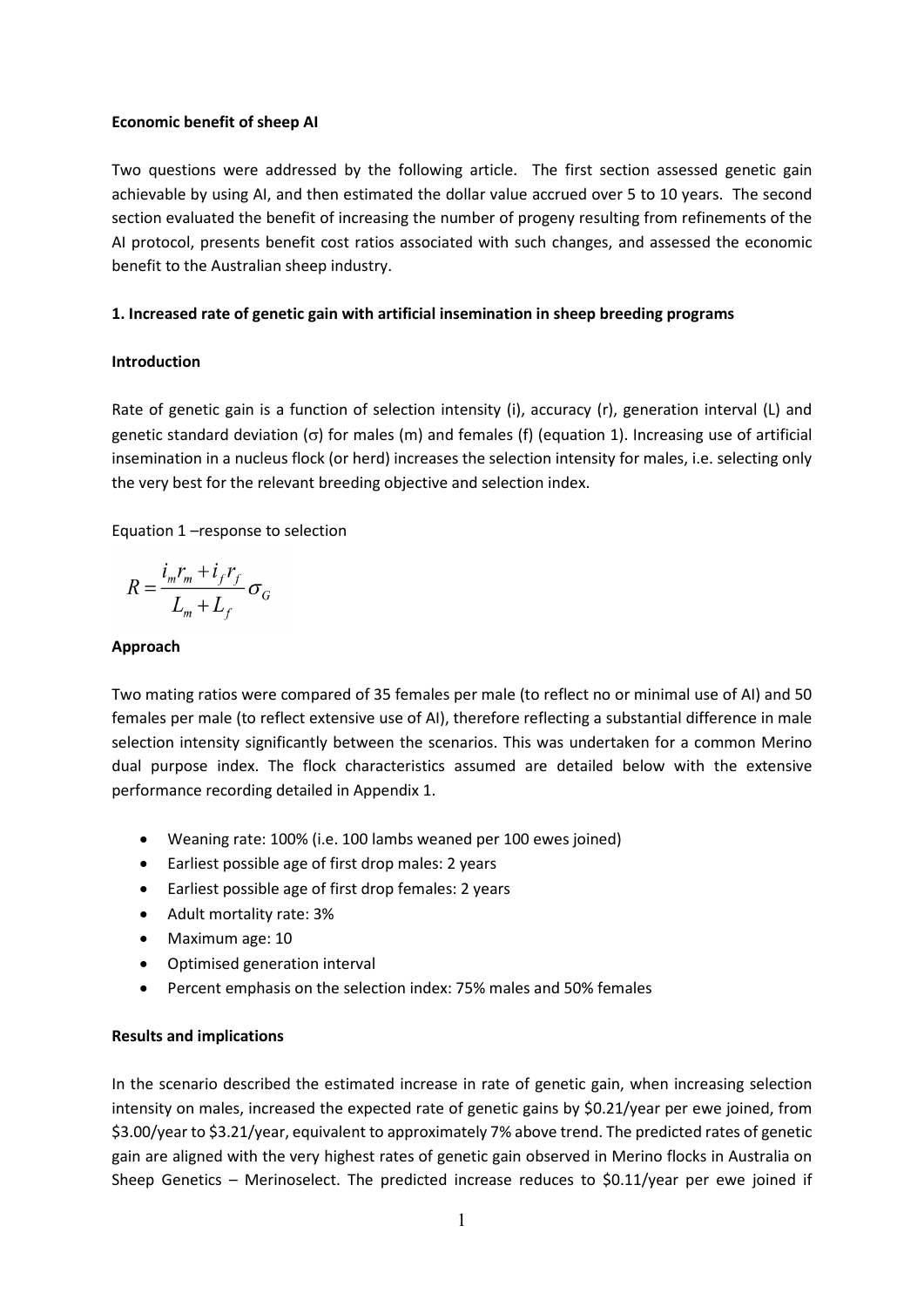expected rate of gain is \$2.50 (vs. \$2.61/year) owing to reduced selection emphasis on the index. Moreover, if selection emphasis on the index declines further, the additional genetic gain diminishes towards zero, and additional recording or artificial breeding expenses present a cost without a return. The results are discussed below using the highest rates of genetic gain, i.e. \$3.00/year vs. \$3.21/year.

Genetic gain is permanent and cumulative. For +\$0.21/year additional gain, when considered at a 7% discount rate, the additional total profit added across the value chain is expected to be \$2.64/ewe joined after 5 years, \$6.66/ewe joined after 10 years. These are the additional whole of value chain profit increase per ewe joined, in real terms at 7% discount rate. When multiplied across a large number of ewes the predicted value chain benefit is substantial. For example, a nucleus flock of 2000 ewes is likely sufficient to breed rams for mating of 100,000 commercial ewes per year. The additional 5-year value chain wide benefit is expected to be \$264,000 whilst the additional cost of AI for 2,000 ewes is likely under \$100,000 (assuming \$50 additional cost per ewe artificially inseminated). As noted earlier, this is only achieved where flocks have high levels of estimated breeding value accuracy, achieved through thorough performance recording and/or genomic testing and place significant selection emphasis on the selection index.

# **2. Benefit cost analysis of refined AI protocols**

## **Introduction**

The AWI Ltd research project "Improving the success of sheep artificial insemination programs" (ON-00488) examined modified treatment protocols to improve synchrony of oestrus and pregnancy rates. The modified protocol deserving an economic assessment is the pre-treatment with PGF2 $\alpha$  27 days before pessary insertion. This protocol results in an additional 35 fetuses for each 100 ewes inseminated. The economic assessment involved:

- a) Determination of extra revenue produced by the additional progeny.
- b) Evaluation of additional costs made to generate the extra progeny.
- c) Calculation of benefit cost ratios.

# **Extra revenue from progeny**

The value of the additional lambs at hogget age was estimated at \$688 per head. This figure was provided by members of the South Australian Stud Merino Breeders Association who considered it a conservative estimate. The following assumptions were made:

- *Ewe progeny*
	- o One third of ewe lambs are culled as hoggets and valued at \$250 each.
	- $\circ$  Two thirds of the ewe lambs enter the stud flock as hoggets and are valued at \$350 each.
	- o The feed cost of ewe progeny was estimated at \$50 per head per year which is equivalent to the value of wool harvested at lamb and hogget shearing.
	- $\circ$  The average net value of ewes, as derived from the values above, is \$317 each.
- *Ram progeny*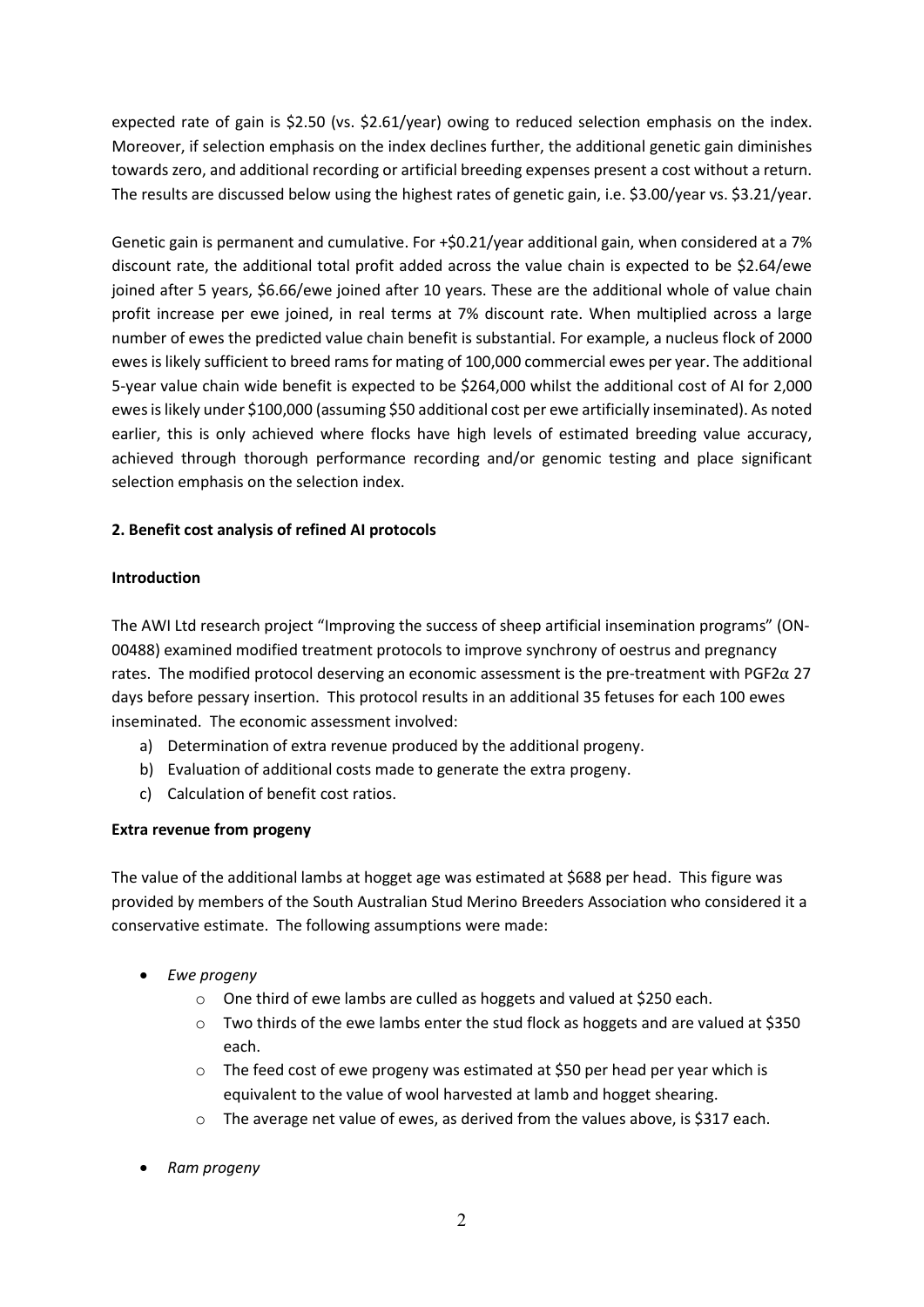- $\circ$  One third of ram lambs are culled for slaughter at hogget age and are valued at \$180 each.
- o One third of the rams are sold at hogget age and are valued at \$1000 each.
- o One third of rams are sold as hoggets at an average of \$2000 each (most studs at property auction are selling rams at an average of \$2000 - \$3000).
- o The cost of feeding rams before sale is estimated at \$100 each, equivalent to the funds received for sale of wool harvested as lambs and as hoggets.
- $\circ$  The average net value per ram, as estimated from the values above, is \$1060
- *Ewes and rams*

The average net value of combined progeny at hogget age, assuming a sex ratio of 1:1, is \$688.

# **Additional costs**

Additional costs of the new protocol per inseminated ewe are \$2 for PGF2 $\alpha$  treatment and \$2 per ewe for extra handling and mustering associated with this treatment. These additional costs equates to \$4 per inseminated ewe.

# **Benefit cost ratio**

The benefit cost ratios, based on progeny value at hogget age of \$688, additional cost of \$400 per 100 ewes inseminated and a survival rate to hogget age of 85% are presented below.

| Extra lambs at hogget age | <b>Benefit cost ratio</b> |  |  |
|---------------------------|---------------------------|--|--|
|                           | 1.72                      |  |  |
| 10                        | 17.20                     |  |  |
| 20                        | 34.40                     |  |  |
| 30                        | 51.60                     |  |  |

# **Estimated value to the stud breeding industry**

If it is assumed that approximately 175,000 Merino ewes are inseminated in Australia annually, that a further 50,000 ewes from other breeds are inseminated (information from [Sheep Breeding](https://www.wool.com/sheep/genetics/breeding-technology/)  Technology / [Australian Wool Innovation\)](https://www.wool.com/sheep/genetics/breeding-technology/) and that 30 extra hoggets are generated per 100 ewes inseminated, then the net value of the new protocol to the national sheep industry is approximately \$36.1m annually. This does not include potential economic benefit due to genetic gain, as outlined in the first part of this document.

However, two factors will impede the rate of adoption of the new protocol.

• Its use is dependent on ewes cycling naturally at the time of  $PGF2\alpha$  treatment. This limits its use in Spring when approximately 50% of ewes can be expected to be in anoestrus. Research to be conducted in Spring, 2021 is expected to overcome this problem but this cannot be guaranteed. Failure to adapt this protocol for use in Spring will result in a 50% reduction in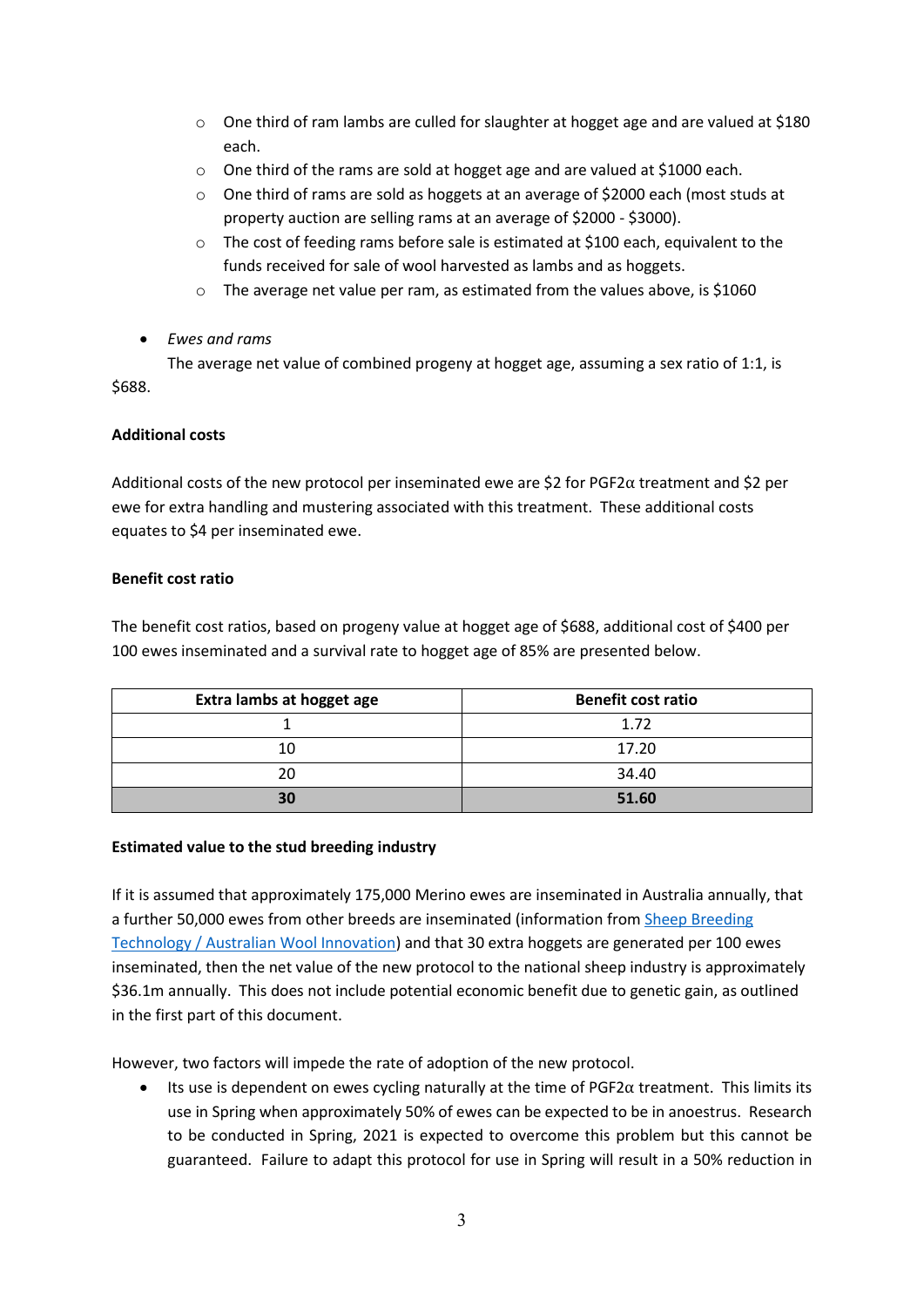the national benefit (assuming that approximately equal numbers of ewes are inseminated in Spring and Autumn).

• Reticence of practitioners to use the new protocol. Whilst this is expected to be a transient problem, it has the potential to limit the economic value that would otherwise be realised.